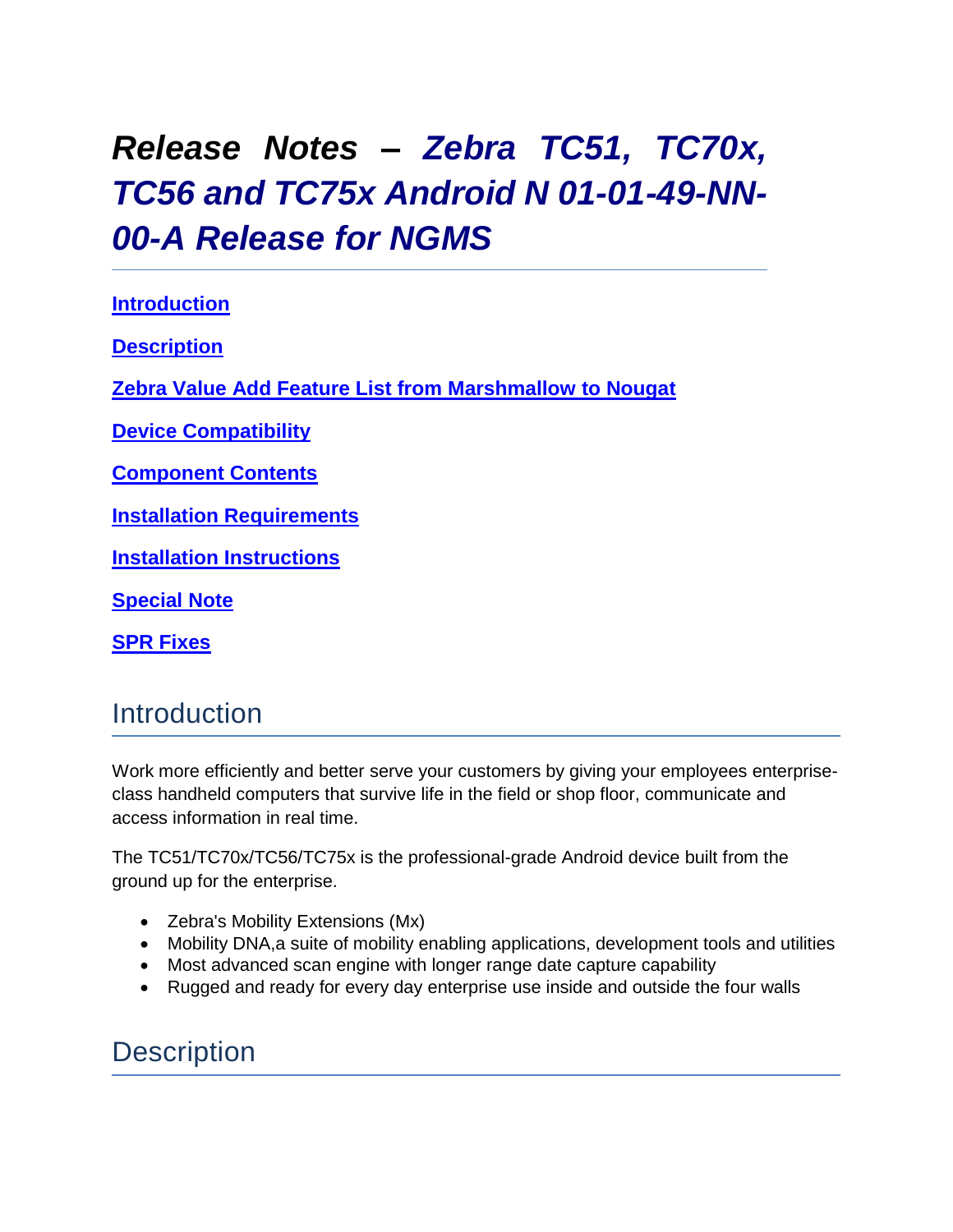Android N 01-01-49-NN-00-A (Non-GMS) is the first Android Nougat Production release to support TC51, TC56, TC70x and TC75x.

The software update for TC51, TC56, TC70x and TC75x will deliver fixes, updated security and many feature enhancements listed in the next section.

### <span id="page-1-0"></span>Zebra Value Add Feature List from Marshmallow to Nougat

| <b>Components</b> | <b>New Features</b>                 | <b>Comments</b> |
|-------------------|-------------------------------------|-----------------|
| <b>BT</b>         | <b>Bluetooth Silent pairing CSP</b> |                 |
|                   | Chathead Overlay for Log            |                 |
|                   | Viewing                             |                 |
| Rxlogger          | <b>RX Logger Utility</b>            |                 |
|                   | a. WPS                              |                 |
| <b>WLAN</b>       | b. Wi-Fi Direct                     |                 |
|                   | DCA's added: Battery, WWAN,         |                 |
|                   | WWAN Location, Device info,         |                 |
|                   | Application, Traffic, WLAN, App     |                 |
|                   | usages, GPS, Flash Stats and        |                 |
| Data Analytics    | Scanner.                            |                 |
| B <sub>2</sub> M  | Removed, replaced with DA           |                 |
| Scanner           | Imager as Camera                    |                 |
|                   | Quick sound Control                 |                 |
| Audio             | Savox headset Support               |                 |
| <b>MX</b>         |                                     |                 |
|                   | 1) Battery Optimization             |                 |
|                   | (New API), Add/Remove               |                 |
| <b>APPMGR</b>     | Apps for Battery                    |                 |
|                   | Optimization                        |                 |
|                   | 2) CSP Changes to support           |                 |
|                   | to support parm to                  |                 |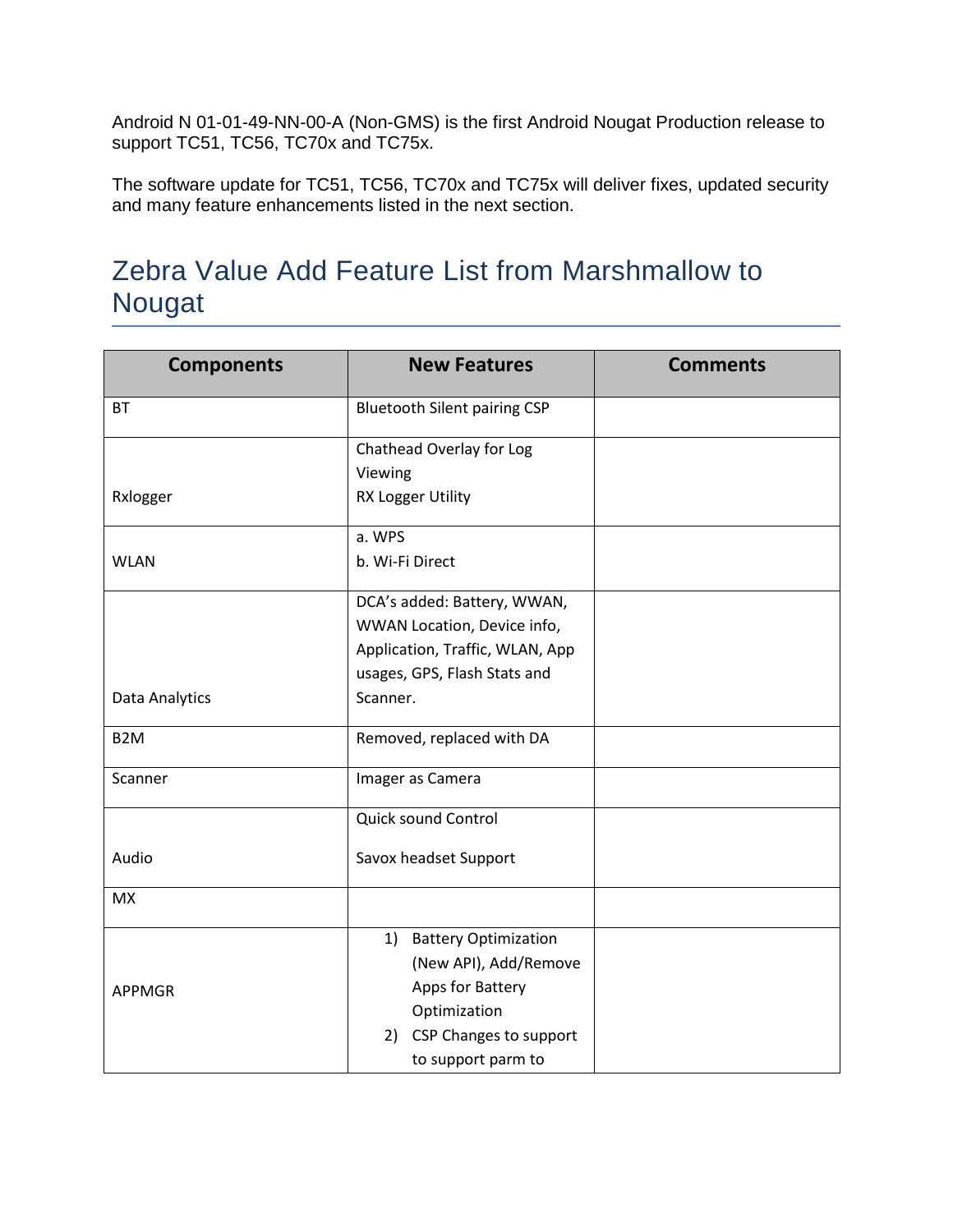|                   | Enable/Disable<br>navigation bar                                                                                                                                                                                                             |                                                                                                                                                              |
|-------------------|----------------------------------------------------------------------------------------------------------------------------------------------------------------------------------------------------------------------------------------------|--------------------------------------------------------------------------------------------------------------------------------------------------------------|
|                   |                                                                                                                                                                                                                                              |                                                                                                                                                              |
| BluetoothMgr      | 1) AllowSilentPairing (New API)                                                                                                                                                                                                              | 1) Specify whether to allow<br>silent pairing of certain<br>configured remote Bluetooth<br>devices                                                           |
|                   | 2) Silent Pairing Action (New API)                                                                                                                                                                                                           | 2) Silent pairing action to take                                                                                                                             |
|                   | 3) SilentPairingName(New API)                                                                                                                                                                                                                | 3) Bluetooth Device Name,<br>Provide Name along with<br>CoD/UAP for adding a new rule                                                                        |
|                   | 4) SilentPairingCoD (New API)                                                                                                                                                                                                                | 4) Class of Device of Silent<br>Pairing device. Bluetooth<br>settings lists CoD for each<br>available device                                                 |
|                   | 5) SilentPairingUAP (New API)                                                                                                                                                                                                                | 5) Upper Address Part - First 3<br>bytes of Bluetooth MAC<br>Address, of Silent pairing device.<br>Bluetooth settings lists UAP for<br>each available device |
| Power Manager CSP | CSP to incorporate SUW<br>1.<br>By Pass<br>2. Method to Enable<br>/Disable Doze Mode<br>Add CSPManager<br>3.<br>Improvements to<br>provide a way for the<br>DSD database to be<br>refreshed<br>4. Verification of Signature<br>of DA/DO apps |                                                                                                                                                              |
| BugReportMgr      | 1)EnableScreenshot(New API)                                                                                                                                                                                                                  | 1) Specify whether to enable<br>taking screenshot                                                                                                            |
|                   | 2) EnableIntent (New API)                                                                                                                                                                                                                    | 2) Specify whether to enable<br>triggering bug report via intent                                                                                             |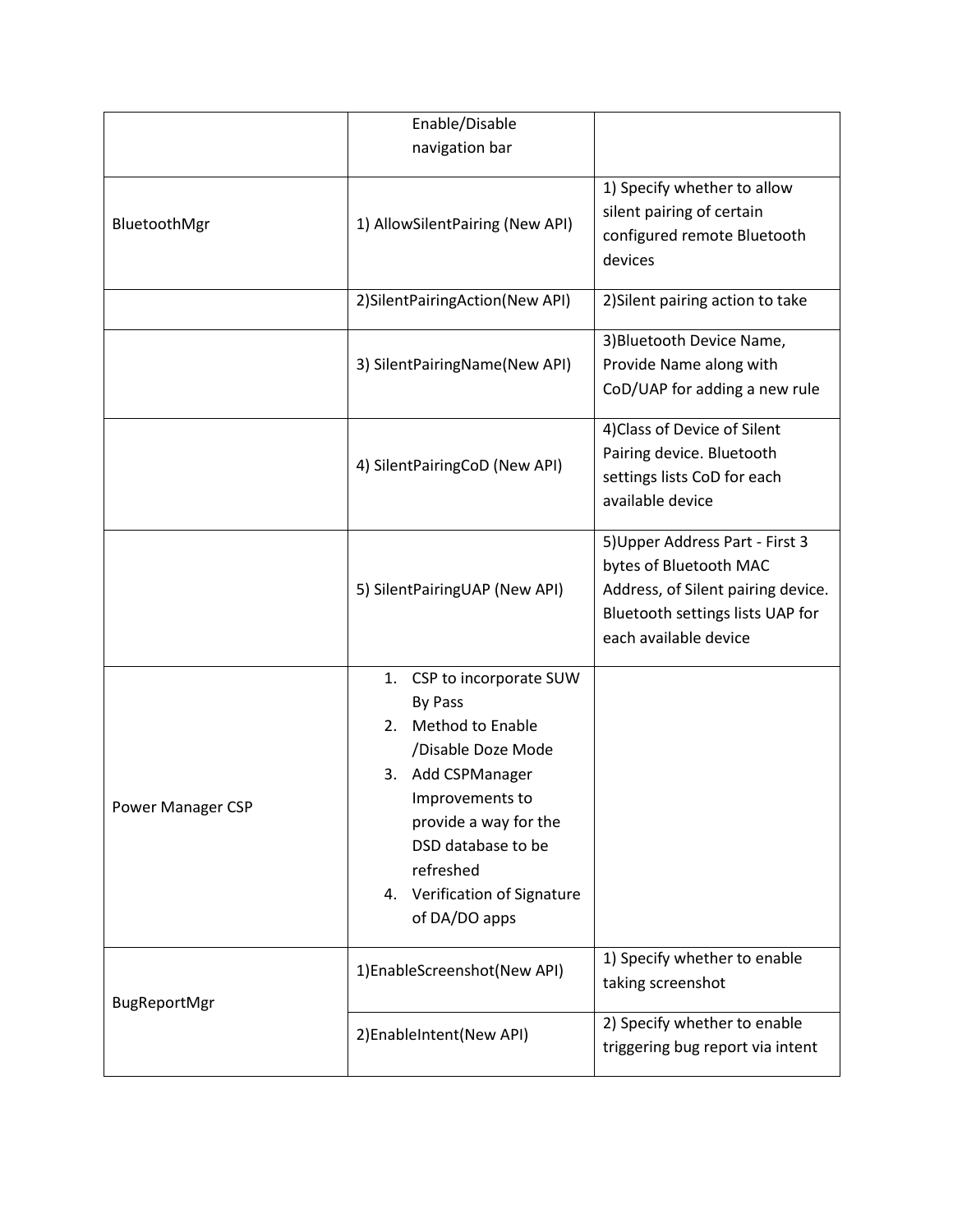|           | 1) SourceURI (No API only DSD                       | <b>Modification to Existing API</b>                                                                                      |
|-----------|-----------------------------------------------------|--------------------------------------------------------------------------------------------------------------------------|
| FileMgr   | Change)                                             | Enable Encryption in SourceURI                                                                                           |
|           | 1) QueryDeviceOwner (New API                        | 1) Query to get the Details of                                                                                           |
| Intent    | implementation)                                     | the Device Owner                                                                                                         |
|           | 1) 802.11ac<br>Enable/Disable 802.11v<br>2)         | <b>Enhancements for Very High</b><br>Throughput(802.11ac)                                                                |
| Wi-Fi     | using Wi-Fi CSP<br>Miracast<br>3)                   | Using Cast, user can mirror the<br>device screen to a compatible<br>display                                              |
|           | 1. Cross device configuration<br>importing support. |                                                                                                                          |
|           |                                                     | a. Get disabled application list<br>b. Set disabled application list<br>c. Switch scanner<br>d. Switch scanner params at |
|           |                                                     | runtime                                                                                                                  |
|           |                                                     | e. Get configuration of a profile<br>i. Barcode input<br>ii. Intent output                                               |
|           | 2. Extend DataWedge Intent                          | iii. Keystroke output<br>iv. Basic data formatting for                                                                   |
| Datawedge | APIs                                                | each output plugin                                                                                                       |
|           | 3. Configuration import<br>reporting                |                                                                                                                          |
|           | 4. DS3608 scanner support.                          |                                                                                                                          |
|           |                                                     | a. Introduced scanner type to<br>set and get configuration intent<br>api                                                 |
|           |                                                     | b. Switch scanner intent API can<br>use the scanner type instead of                                                      |
|           |                                                     | the scanner index                                                                                                        |
|           |                                                     | c. Enumerate scanners api                                                                                                |
|           | 5. Extend DataWedge Intent<br>APIs.                 | returns the scanner type for<br>each scanner supported in the<br>device.                                                 |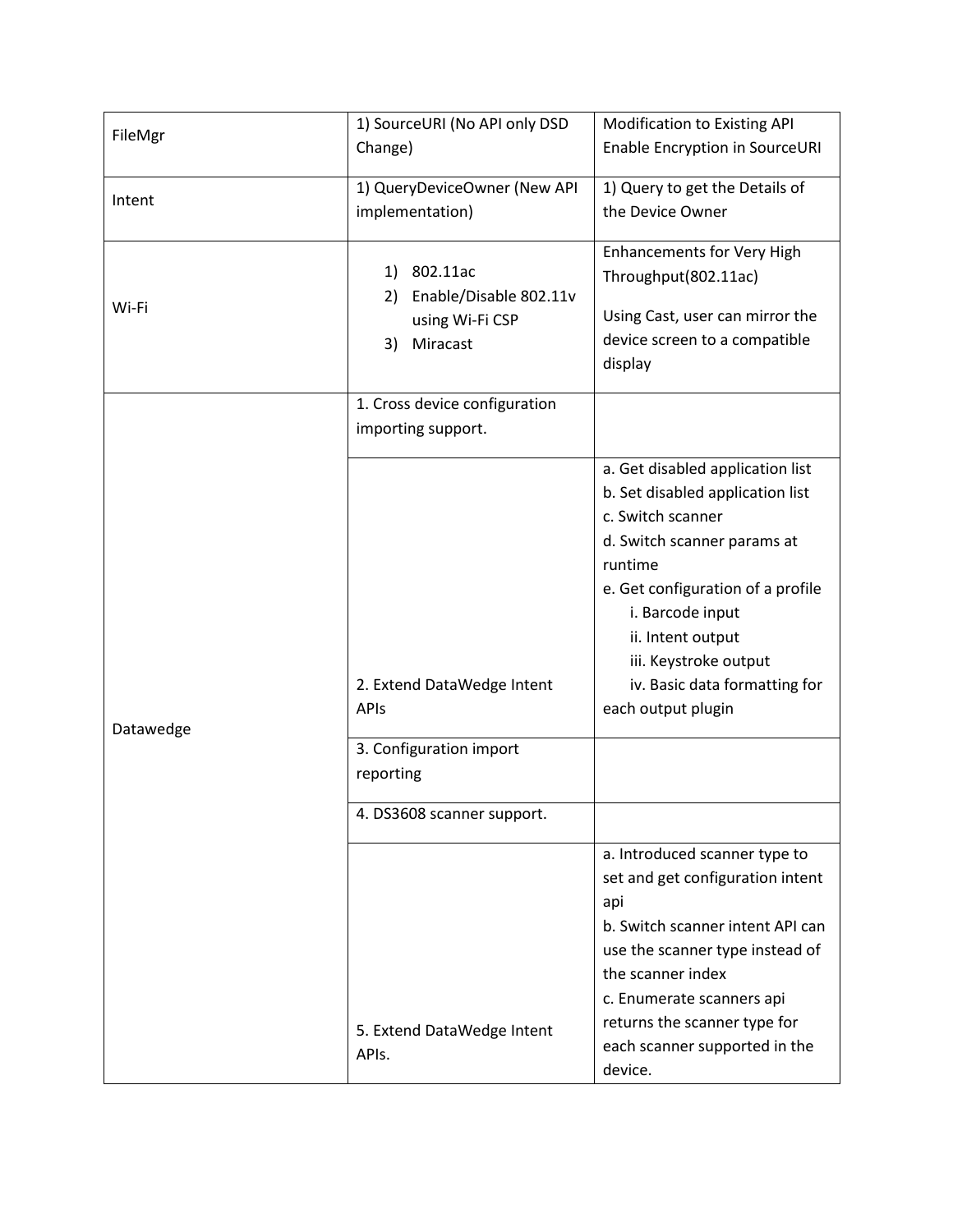|  | d. Configure multiple plugin    |
|--|---------------------------------|
|  | configuration by single intent. |
|  |                                 |

## <span id="page-4-0"></span>Device Compatibility

This software release has been approved for use with the following Zebra devices. All devices listed below are on Android M or N when they leave the factory.

| Device            | <b>Operating System</b> |
|-------------------|-------------------------|
| TC510K-2PAZU2P-US | Android M &N            |
| TC510K-2PAZU2P-A6 | Android M &N            |
| TC510K-2PAZU4P-US | Android M &N            |
| TC510K-2PAZU4P-A6 | Android M &N            |
| TC510K-2HDZU2P-US | Android M &N            |
| TC510K-2HDZU4P-US | Android M &N            |
| TC510K-2HDZU2P-A6 | Android M &N            |
| TC56CJ-2PAZU2P-A6 | Android M &N            |
| TC56CJ-2PAZU4P-A6 | Android M &N            |
| TC56DJ-2PAZU2P-A6 | Android M &N            |
| TC56DJ-2PAZU4P-A6 | Android M &N            |
| TC56DJ-2PAZU2P-IA | Android M &N            |
| TC56DJ-2PAZU4P-IA | Android M &N            |
| TC56DJ-2PAZU4P-BR | Android M &N            |
| TC56DJ-2PAZU2P-BR | Android M &N            |
| TC56DJ-2PAZU2P-CN | Android M &N            |
| TC56DJ-2PAZU4P-CN | Android M &N            |
| TC56DJ-2PAZU4P-ID | Android M &N            |
| TC56DJ-2PAZU2P-ID | Android M &N            |
| TC56CJ-2PAZU2P-US | Android M &N            |
| TC56CJ-2PAZU4P-US | Android M &N            |
| TC75FK-22B22AD-A6 | Android M &N            |
| TC75FK-22B24AD-A6 | Android M &N            |
| TC75FK-22B22AD-BR | Android M &N            |
| TC75FK-22B22AD-IA | Android M &N            |
| TC75FK-22B22AD-ID | Android M &N            |
| TC75FK-22F22AD-A6 | Android M &N            |
| TC75FK-22B22AD-TW | Android M &N            |
| TC75GK-22B22AD-A6 | Android M &N            |
| TC75GK-22B24AD-A6 | Android M &N            |
| TC75GK-22F22AD-A6 | Android M &N            |
| TC75EK-22B22AB-US | Android M &N            |
| TC75EK-22F22AB-US | Android M &N            |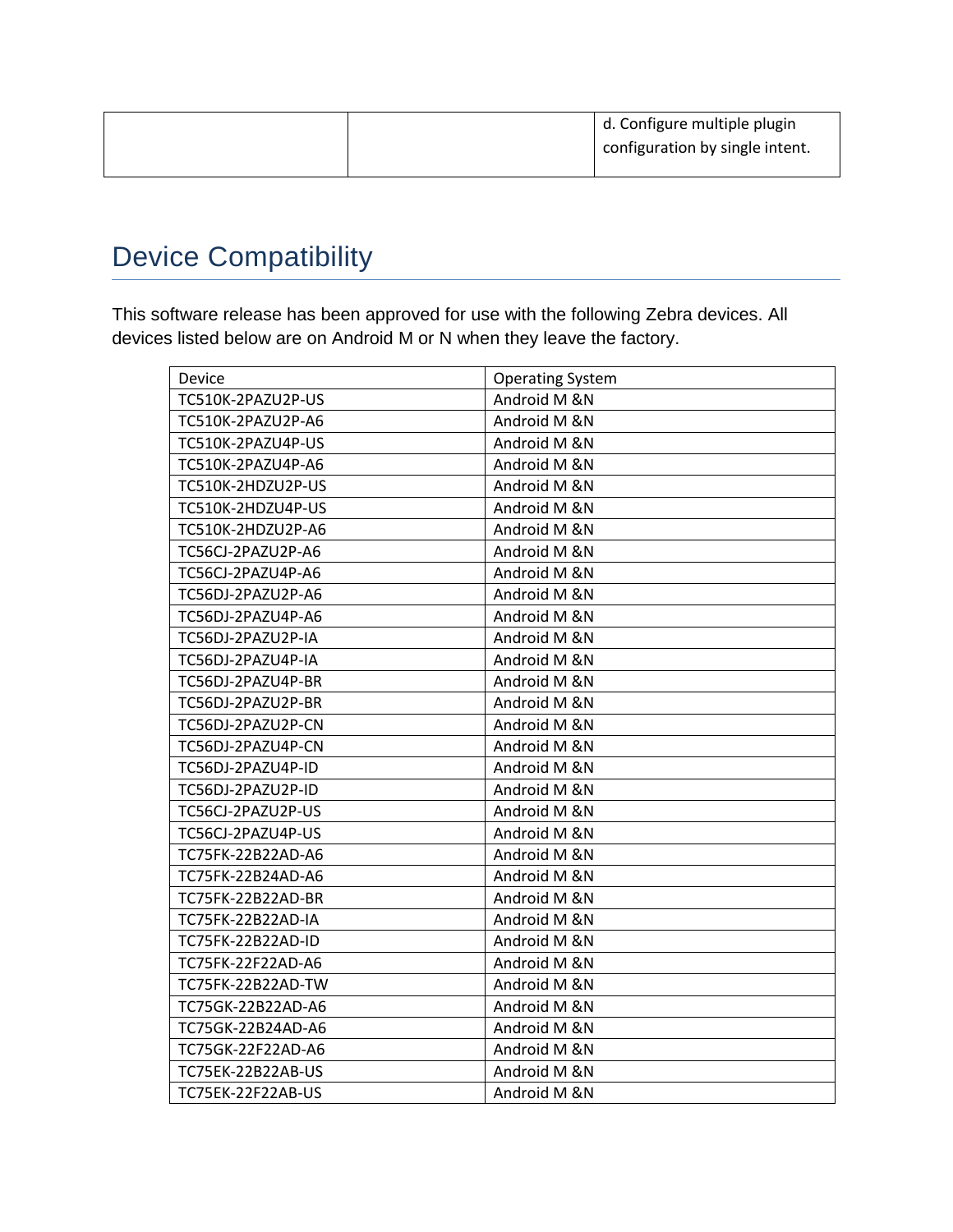| TC75EK-22B22AF-US | Android M &N |
|-------------------|--------------|
| TC75EK-22B24AB-US | Android M &N |
| TC700K-02B22B0-A6 | Android M &N |
| TC700K-02B24B0-A6 | Android M &N |
| TC700K-02B22B0-US | Android M &N |
| TC700K-02B24B0-US | Android M &N |
| TC700K-02B22B0-IA | Android M &N |

# <span id="page-5-0"></span>Component Contents

| <b>Package Name</b>      | <b>Description</b>                                  |
|--------------------------|-----------------------------------------------------|
| AT_NN_FPU_AOSP_49.00.ZIP | Full Package Update includes all components         |
| AT NN ENT RESET.zip      | Enterprise Reset (Erases Data Partitions)           |
| AT_NN_FACT_RESET.zip     | Factory Reset (Erases Data & Enterprise Partitions) |

### **Component Version Info**

| <b>Component / Description</b> | <b>Version</b>               |
|--------------------------------|------------------------------|
| <b>Product Build Number</b>    | 01-01-49-NN-00-A             |
| <b>Android Version</b>         | 7.1.2                        |
| <b>Linux Kernel</b>            | 3.10.84                      |
| <b>Android SDK Level</b>       | 25                           |
| Platform                       | QC8956                       |
| <b>Bluetooth Stack</b>         | 1.1                          |
| <b>Flash Size</b>              | 16GB/32GB                    |
| <b>RAM Size</b>                | 2GB/4GB                      |
| Scanning                       | 19.0.22.0                    |
| SimulScan                      | 2.9.3 SimulScanEngine 1.15.9 |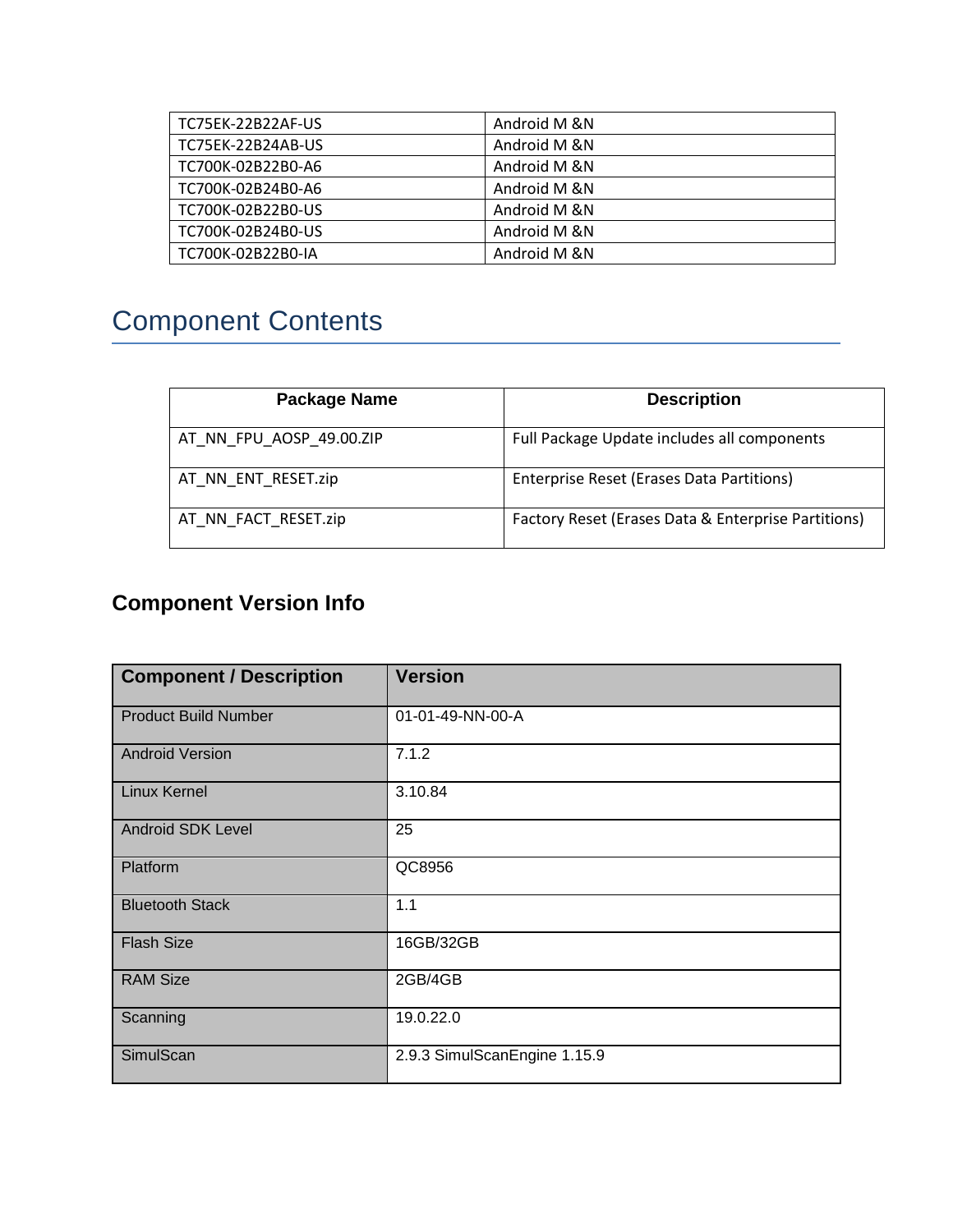| Datawedge                                  | 6.6.50                                                                                                                                                   |
|--------------------------------------------|----------------------------------------------------------------------------------------------------------------------------------------------------------|
| <b>EMDK</b>                                | 6.7.10.1010                                                                                                                                              |
| MXMF / OSX                                 | MXMF-7.1.2.1 / OSX-QCT.71.7.4.7                                                                                                                          |
| WiFi                                       | FUSION_BA_2_10.0.1.012_N<br>Application: BA_2_10.0.0.008_N<br>Radio: BA_2_10.0.0.012_N<br>Middleware: BA_2_10.0.1.008_N<br>Firmware: 7.35.205.8 20171114 |
| PTT                                        | 3.1.35                                                                                                                                                   |
| Touch FW                                   | $TC70x/TC75x = 1.9-Stylus-1-0 & TC51/TC56 = 1.8-Stylus-2.0$                                                                                              |
| RxLog                                      | 5.4.10.0                                                                                                                                                 |
| B <sub>2</sub> M                           | <b>NA</b>                                                                                                                                                |
| <b>Bluetooth Pairing Utility</b>           | 3.10                                                                                                                                                     |
| <b>DataAnalytics</b>                       | 3.0.0.1217                                                                                                                                               |
| <b>File Browser</b>                        | 1.19.1.0                                                                                                                                                 |
| <b>Stage Now</b>                           | 2.9.1.1362                                                                                                                                               |
| App Gallery                                | 3.0.1.7                                                                                                                                                  |
| <b>Battery Swap</b>                        | 1.0                                                                                                                                                      |
| <b>User Guide</b>                          | 1.0                                                                                                                                                      |
| <b>WWAN</b>                                | FALCON-W171221A-170.1-00172.4                                                                                                                            |
| <b>RIL</b>                                 | Qcalcomm RIL 1.0                                                                                                                                         |
| <b>TS.25</b>                               | 10/30/2017                                                                                                                                               |
| Sensors (Accel, Gyro, Light,<br>proximity) | 2061000, 2061000, 1, 2                                                                                                                                   |
| Camera                                     | 2.0.002                                                                                                                                                  |
| <b>MSRN</b>                                | 0.01                                                                                                                                                     |
| MobiControl                                | <b>NA</b>                                                                                                                                                |
| ZVC                                        | 2.0.0.12                                                                                                                                                 |
| <b>Battery Manger</b>                      | 1.3.8                                                                                                                                                    |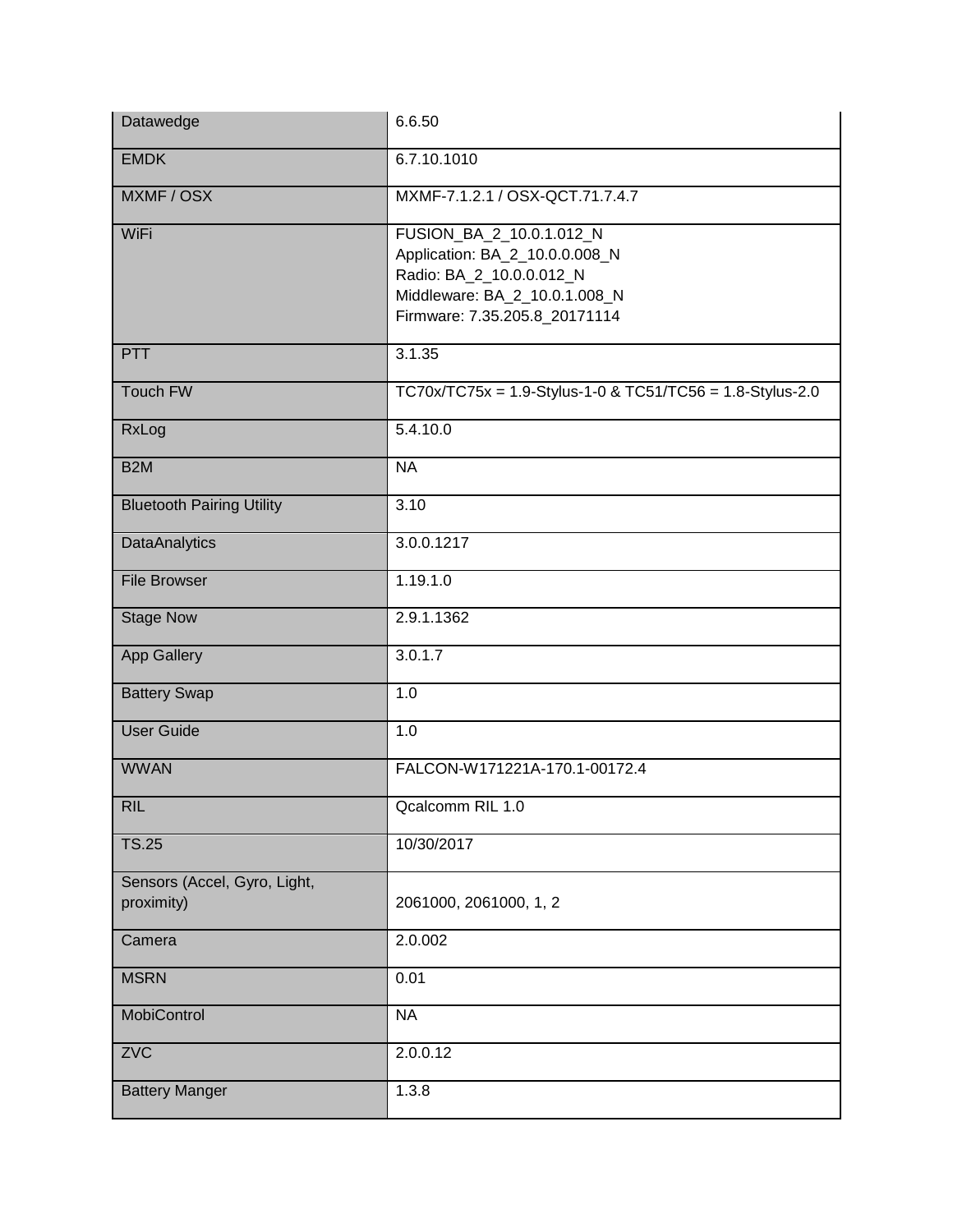| ActiveEdge                  | 2.5.16                                                                                                                                                                                                                                                                                                                                                                                       |
|-----------------------------|----------------------------------------------------------------------------------------------------------------------------------------------------------------------------------------------------------------------------------------------------------------------------------------------------------------------------------------------------------------------------------------------|
| SmartMU                     | 2.3.12                                                                                                                                                                                                                                                                                                                                                                                       |
| <b>Device Central</b>       | 1.0.4.8                                                                                                                                                                                                                                                                                                                                                                                      |
| Audio                       | 0.19.0.0                                                                                                                                                                                                                                                                                                                                                                                     |
| Diagnostic Tool             | 1.15.0.6                                                                                                                                                                                                                                                                                                                                                                                     |
| <b>FingerPrint</b>          | Zebra/TC75x/TC75x:7.1.2/01-01-49-NN-00-A/1:user/release-keys<br>Zebra/TC75x/TC75xDF:7.1.2/01-01-49-NN-00-A/1:user/release-keys<br>Zebra/TC70x/TC70x:7.1.2/01-01-49-NN-00-A/1:user/release-keys<br>Zebra/TC56/TC56:7.1.2/01-01-49-NN-00-A/1:user/release-keys<br>Zebra/TC51/TC51:7.1.2/01-01-49-NN-00-A/1:user/release-keys<br>Zebra/TC51HC/TC51HC:7.1.2/01-01-49-NN-00-A/1:user/release-keys |
| <b>Security Patch Level</b> | Dec 5,2017                                                                                                                                                                                                                                                                                                                                                                                   |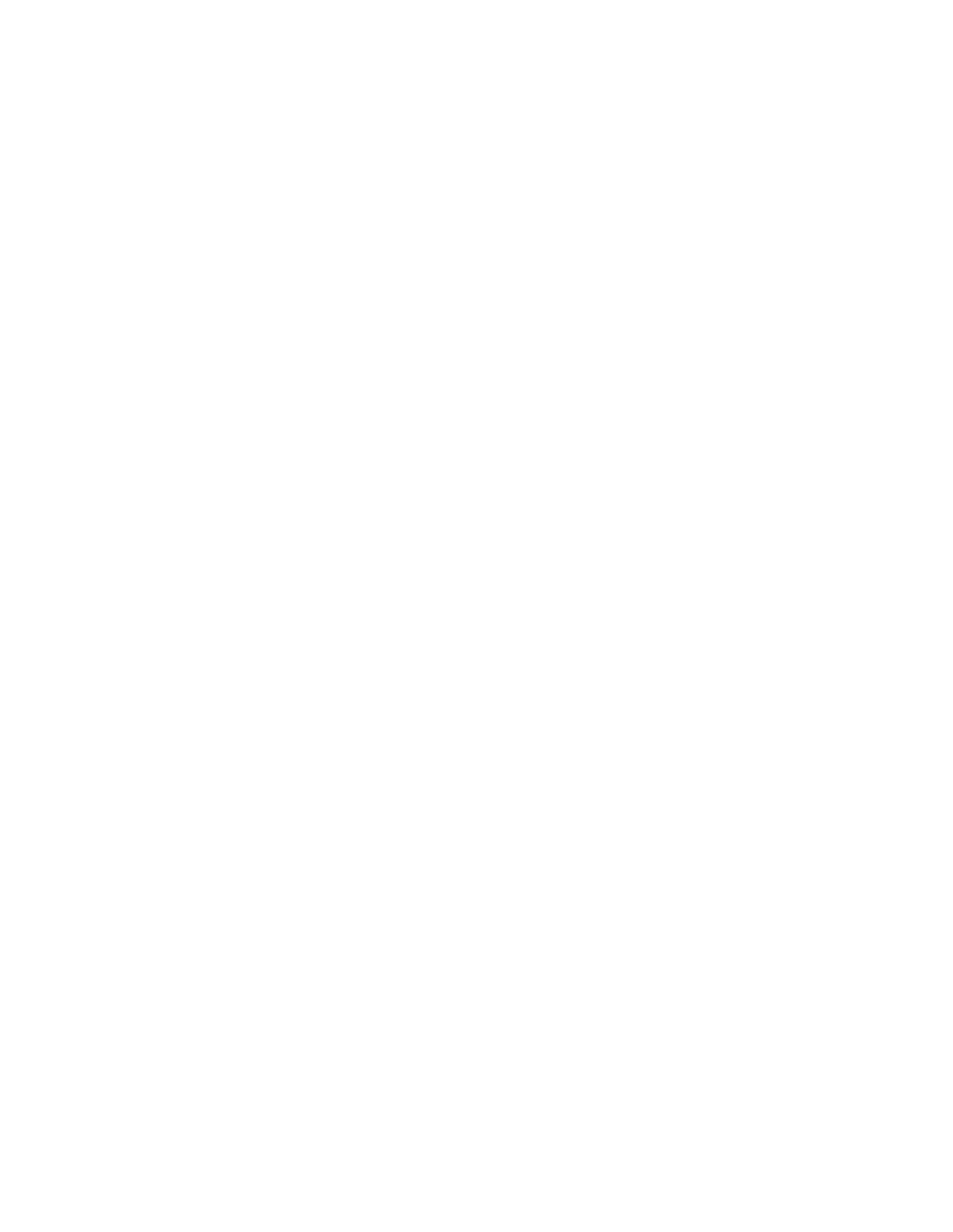#### <span id="page-9-0"></span>Installation Requirements

Download both Full Package and Reset Packages (Optional) Note1: Using External SD card update is NOT Supported via SOTI MDM

Note2: When switching between GMS and NGMS BUILD

• After Installing Full Package Update, you need to Install Factory OR Enterprise Reset.

Note3: When downgrading from Nougat to Marshmallow & cross SKUs software

• After Installing Full Package Update, you need to Install Factory OR Enterprise Reset.

#### <span id="page-9-1"></span>Installation Instructions

#### Using ADB Sideload

*The installation instructions assume you have ADB installed on your PC (the adb drivers and such) and your TC51/TC56/TC70x/TC75x has Developer options enabled and USB debugging ON: Instructions on HOW TO enable ADB is also captured in user guide.*

- 1. Plug the TC51/TC56/TC70x/TC75x into the USB & Charging Cable and then the Cable to the PC. If you have a Cradle with USB connectivity, connect it now.
- 2. You may need to pull down the top menu and if you see "USB for charging", touch it and then change it to "File transfers".
- 3. Open Command Prompt, run *"adb devices"* and check to see if you are able to see the device's serial number… If yes, proceed… if not you will need to get the PC set up with the proper drivers or install an External SD Card.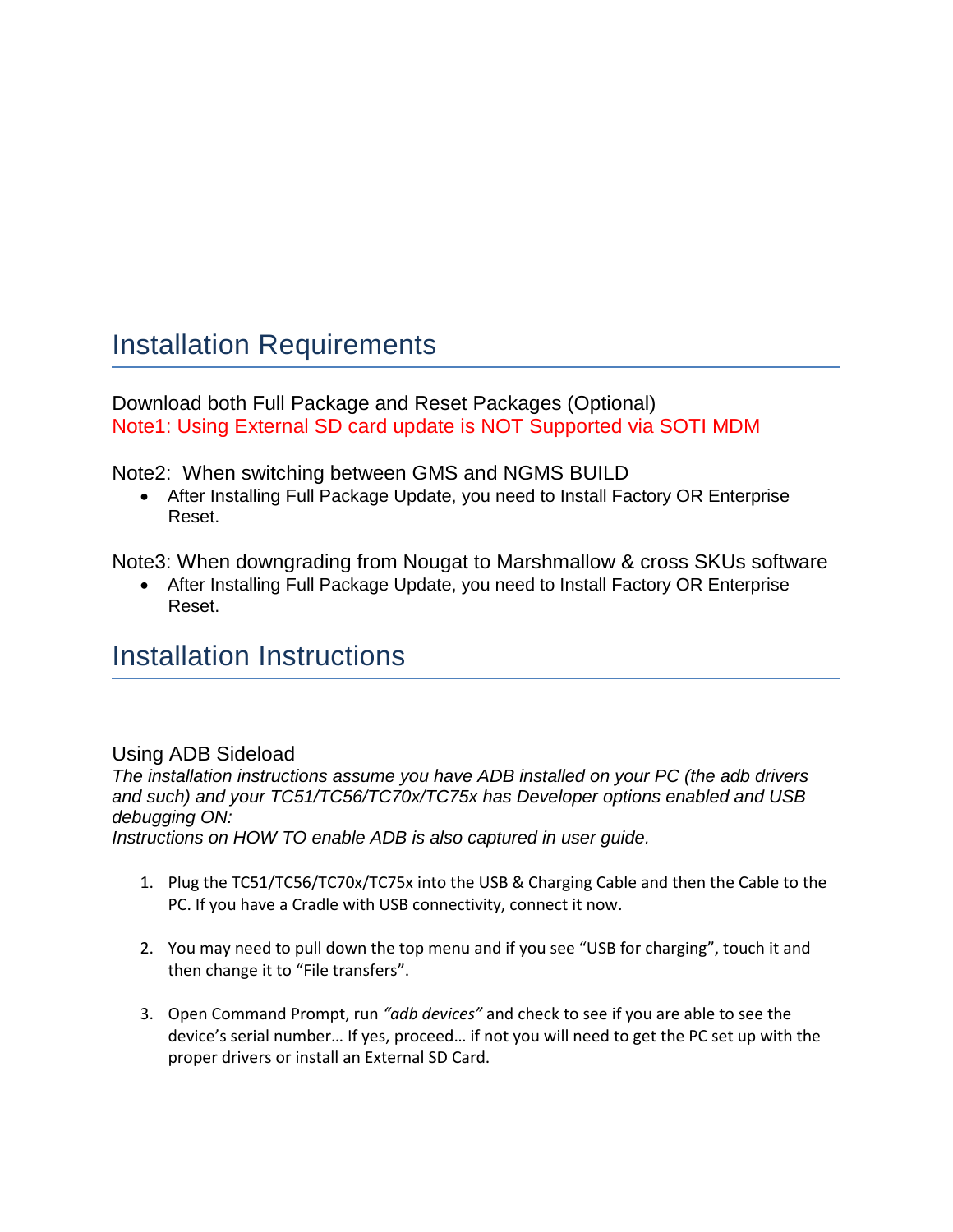4. You may also get a pop up on your PC (Win 7) that you will be connected as a Portable MediaPlayer… this can be ignored.

#### ❖ **Download Image**

- a. Full Package Update File and any applicable patches listed above in content section
- b. Reset files (Optional)
- 5. Entering Recovery Mode
	- a. Choice 1: In Command Prompt, type *"adb reboot recovery" and click enter*.
	- b. Choice 2:
		- Reset and hold PTT key
		- When Zebra Technologies logo appears on the screen Release the PTT Key
- 6. Your TC51/TC56/TC70x/TC75x will reboot and put you on the Android Recovery screen.
- 7. if applying update via sideload Method
	- a. Use the Volume + and to highlight, *"Apply update from ADB"* and press the Power Key to select it
- 8. With your Command Prompt, open, type "adb sideload" and add a space and then drag and drop the update Full Package date zip file on to it and click enter.
	- a. Your PC screen will show files being installed and a little blue horizontal progress bar on your device will show status… and after about 6 minutes (could be 10+ minutes if installing GMS) it should be done and you should be back at the Android Recovery screen.
	- b. Repeat above steps for all mandatory packages
- 9. *"Reboot system now"* is highlighted. Press the Power Key to Reboot.
- 10. Device reboots and you see Zebra on top and POWERED BY android at the bottom and after about 1 minute will transition to the TC51/TC56/TC70x/TC75x Touch Computer splash screen with 5 dancing white dots at bottom… it will stay at this screen for a little over another minute *(could be another 7+ minutes if installing GMS)* and then you are at the Factory "Welcome" screen.
- 11. If you installed a GMS BSP, you will need to complete the process by setting up Wi‐Fi and E‐ mail accounts and such. If on AOSP (non‐GMS), there is no process to follow.
- 12. At the Home Screen, we need to verify that the BSP upgrade took place and set the Date & Time.
	- a. Go to "Settings" and scroll down to "About phone" and look at the "Build number". It should start with "01-01-49-NN-00-A". Now you are on the correct BSP.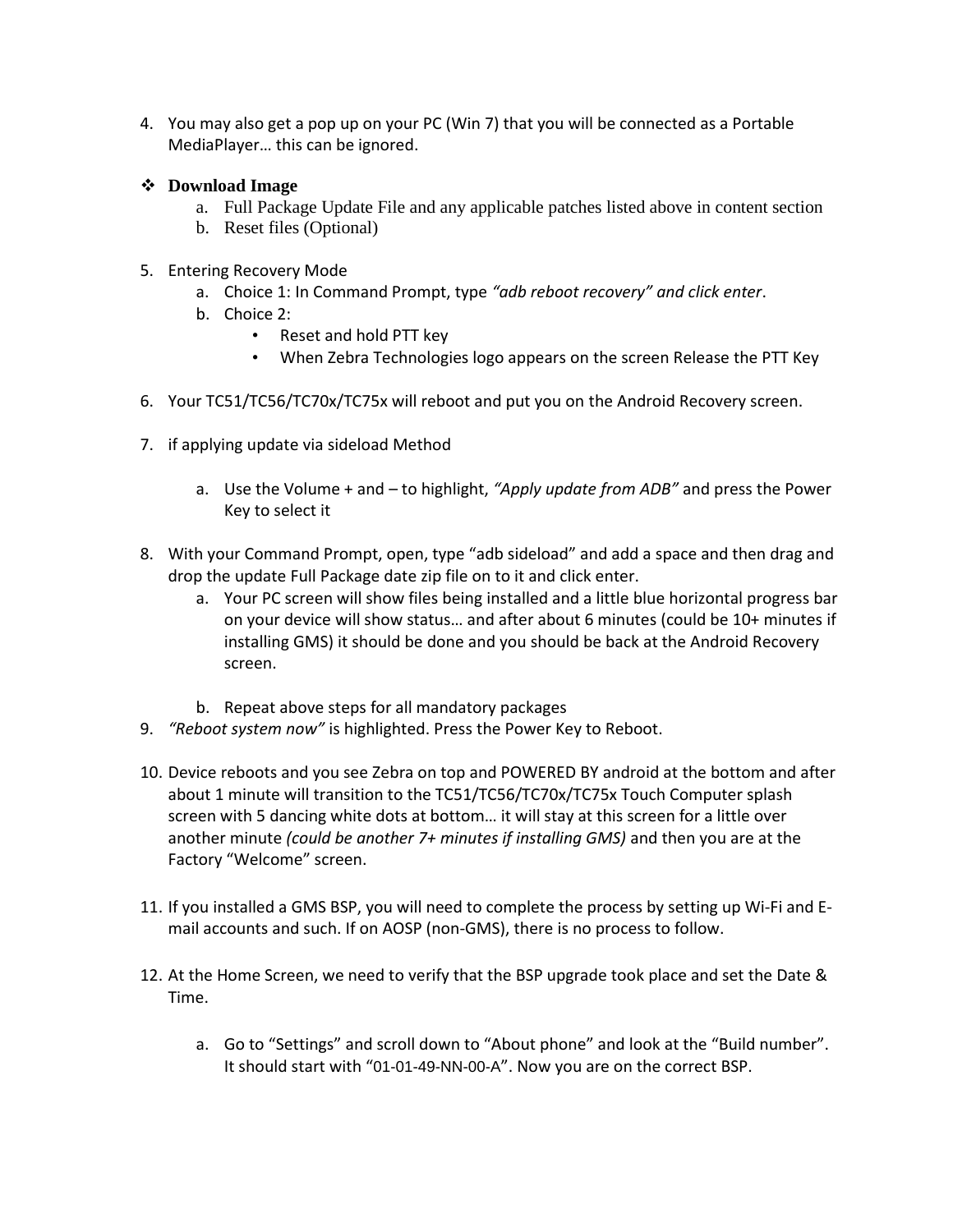- b. Setting the Date and Time. If you associate to a WLAN AP, do so now, as it should automatically set the time and date… the only thing left is to set the time zone. Go to "Settings" and scroll to and select "Date & time". Scroll down to and select "Select time zone", and scroll down to and select the appropriate time zone and you are done.
- 13. To Check the Android Patch Level after installing the CFE package in the device,
	- a. Settings->About Phone->SW Components: Device Update Version: 2
	- b. ADB Shell method: Execute following command from PC's command prompt: \$ adb shell getprop ro.device.patch.version 2
- 14. Now you are all set to use your TC51/TC56/TC70x/TC75x

#### Using External SD card

- 1. Plug the TC51/TC56/TC70x/TC75x into the USB & Charging Cable and then the Cable to the PC. If you have a Cradle with USB connectivity, connect it now.
- 2. You may need to pull down the top menu and if you see "USB for charging", touch it and then change it to "File transfers".
- 3. Download Images FullPackageZip file, any applicable patches listed above in content section and Reset Files (Optional) and drag & drop the files on External SD card
- 4. Entering Recovery Mode
	- a. Reset and hold PTT key
	- b. When Zebra Technologies logo appears on the screen Release the PTT Key
- 5. Your TC51/TC56/TC70x/TC75x will reboot and put you on the Android Recovery screen.
- 6. Applying update via External SD card
	- a. Use the Volume + and to highlight select option to "Apply update from SD card" and press the Power Key to select it.
	- b. Use the Volume + and to highlight package to be installed (Full Package Update Zip file) and press the Power Key to select it.
	- c. Repeat above steps for all mandatory packages
- 7. *"Reboot system now"* is highlighted. Press the Power Key to Reboot.
- 8. Device reboots and you see Zebra on top and POWERED BY android at the bottom and after about 1 minute will transition to the TC51/TC56/TC70x/TC75x Touch Computer splash screen with 5 dancing white dots at bottom… it will stay at this screen for a little over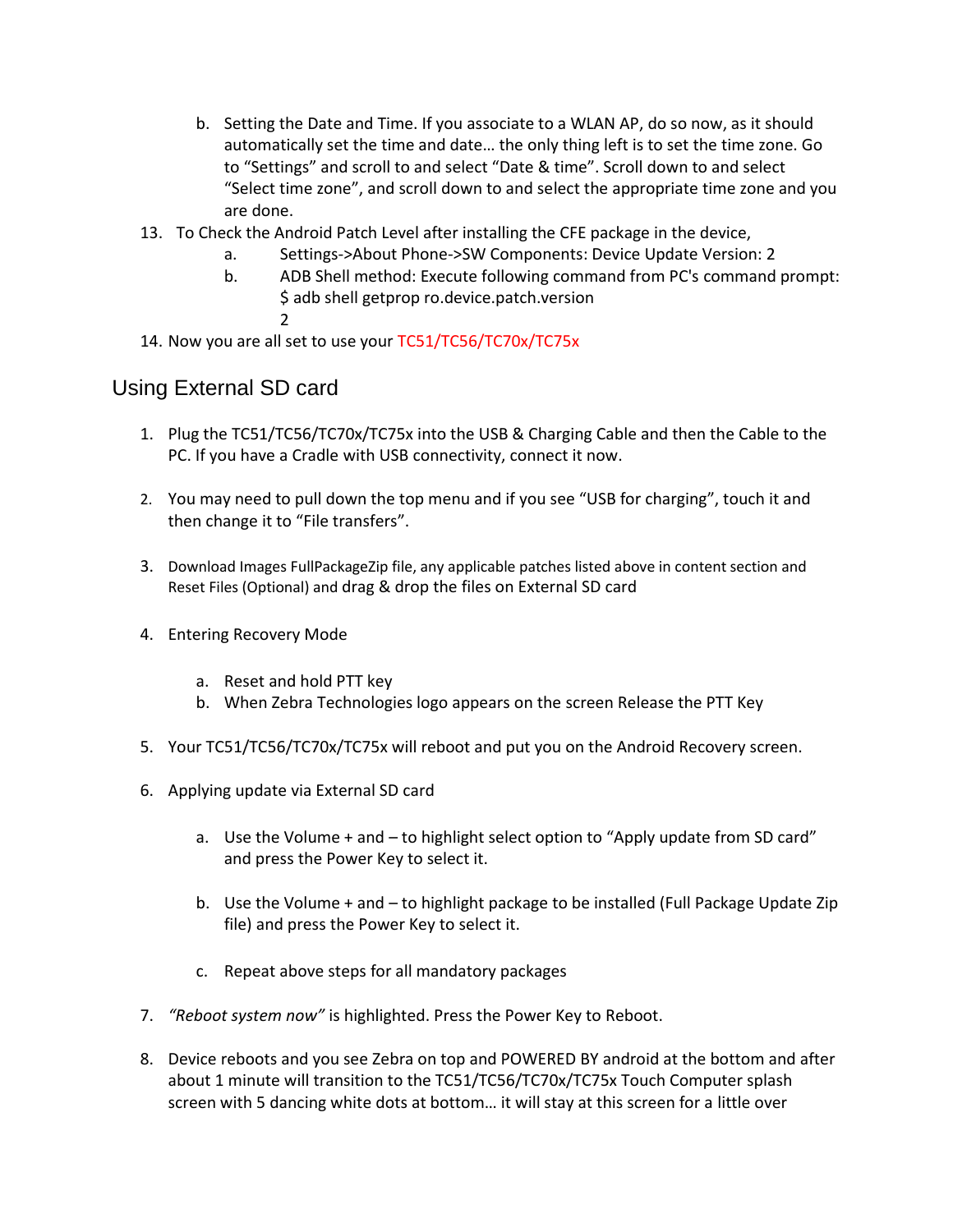another minute *(could be another 7+ minutes if installing GMS)* and then you are at the Factory "Welcome" screen.

- 9. If you installed a GMS BSP, you will need to complete the process by setting up Wi‐Fi and E‐ mail accounts and such. If on AOSP (non‐GMS), there is no process to follow.
- 10. At the Home Screen, we need to verify that the BSP upgrade took place and set the Date & Time.
	- a. Go to "Settings" and scroll down to "About phone" and look at the "Build number". It should start with "01-01-49-NN-00-A". Now you are on the correct BSP.
	- b. Setting the Date and Time. If you associate to a WLAN AP, do so now, as it should automatically set the time and date… the only thing left is to set the time zone. Go to "Settings" and scroll to and select "Date & time". Scroll down to and select "Select time zone", and scroll down to and select the appropriate time zone and you are done.
- 11. Now you are all set to use your TC51/TC56/TC70x/TC75x.

#### <span id="page-12-0"></span>Special Note:

- 1. In TC56 & TC75x the SIM slot switching will not initiate a device reboot, instead device will perform the Carrier switching seamlessly without a device reboot. After performing the SIM slot switch, allow a minimum of 1 minute for the device to perform the action without initiating any other functionality
- 2. Batch manager DSD should be used to create a profile to deploy proxy settings on the device
- 3. Remote Control option in Airwatch Remote Management will not work.
- 4. On performing Enable/Disable SD card via MX would result un-successful though internally the requested action is performed correctly
- 5. Screen Capture settings will not persist after a reboot in Device Owner Mode only.
- 6. Enable/Disable of USB debugging via StageNow or MX will not work
- 7. Sometimes Bluetooth tethering to share Internet will not work
- 8. When Enterprise Reset is performed along with OS Upgrade and not using AW console as a trigger point, the AW agent will not perform the persistence activity on a boot up. Recommended to always use the AW console as trigger point.

#### SPR-Fixes

| <b>SPR</b> | <b>Synopsis</b>                                                             |
|------------|-----------------------------------------------------------------------------|
|            | SPR-32647   Radio Driver fails, Unable to answer calls & Instability issues |
|            | SPR-32682   Device deployment fails to disable YouTube and Drive            |